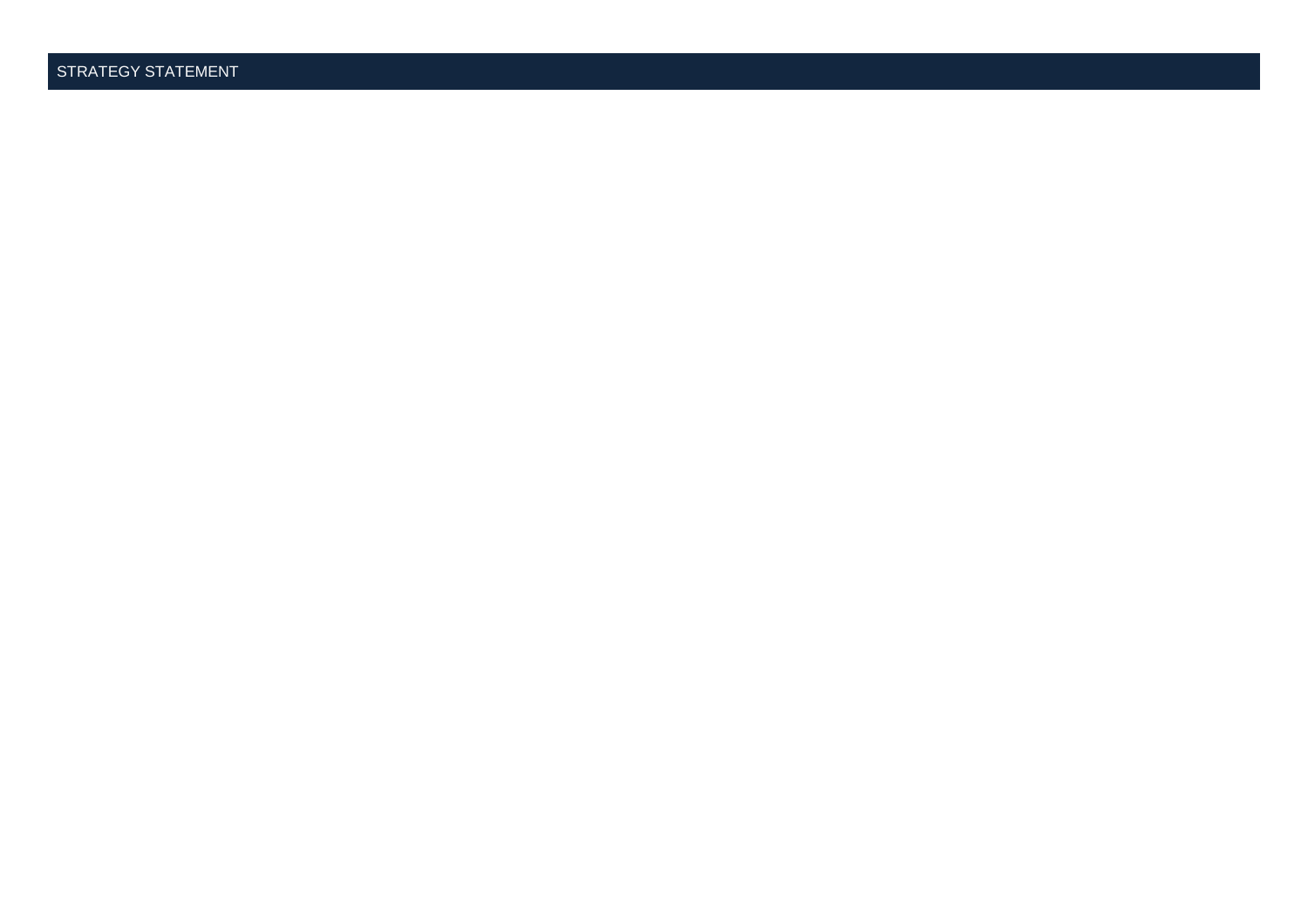Our Catch Premium is targeted to support the effective delivery of our Covid 19 Recovery Strategy. This is based around the following principles

- 1. All pupils are safe & cared for
- 2. All staff are safe and cared for
- 3. Curriculum entitlement & targeted is delivered effectively & rigorously
- 4. Staff training & development supports excellent teaching & learning
- 5. Disadvantaged and vulnerable children are at the heart of everything we do

Our catch-up funding is focused on four specific types of provision

- 1. Targeted CPD to maximise staff effectiveness
- 2. Providing external targeted support
- 3. Augmenting internal specialised support
- 4. Accessing Trust expertise and additional resources

**Our total allocation of catch-up funding is £12,000 this has been supplemented by £62,781 from our Primary School Improvement Fund to provide a total allocation of £74,178**

This finance is being used to address our aim of ensuring that **all children achieve at least pre Covid 19 expectations by the end of the year. In order to do this** 

- a. All staff will have access to high quality training and support to ensure they are fully equipped to perform their roles effectively.
- b. All children will have access to full curriculum entitlement and quality  $1<sup>st</sup>$  teaching.
- c. All children will have access to high quality interventions to close their learning gaps and to prepare them to engage with their age-appropriate curriculum.
- d. SEND children will access bespoke academic & pastoral targeted support delivered by school staff and external professionals tailored to individual targets.
- e. Disadvantaged children will access bespoke academic & pastoral targeted support delivered by school staff and external professionals.
- f. Targeted enhanced pastoral support is maximized to promote positive behaviours and raised aspirations in our vulnerable children.

| Internal expenditure - £10,581                                                                         | <b>External Expenditure - £26,500</b>           | Trust Resource - £37,700                                                  |
|--------------------------------------------------------------------------------------------------------|-------------------------------------------------|---------------------------------------------------------------------------|
| Lego therapy (£1261)                                                                                   | Teach 1 <sup>st</sup> Trainee (£25 000)         | Curriculum Development work – (£5000)                                     |
| Switch on Reading (£3264)                                                                              | Think For The Future Mentor (from school funds) | Curriculum Directors (English, Maths, SEND &                              |
| Speech & language therapy                                                                              | Connex National Tutoring Programme (£1500)      | Curriculum) (£22,400)<br>Lead Practitioners (Safeguarding, Attendance,    |
| Additional TA support for interventions across all year<br>groups (academic) (£6056)                   |                                                 | Intervention, Physical Education) (£2300)<br>Primary Training Hub (£6000) |
| Additional TA support in class for Maple                                                               |                                                 | External QA & support $-$ RM/DT (£2000)                                   |
| Additional Pastoral support (vulnerable children)                                                      |                                                 |                                                                           |
| Additional SENDCo time to enable funding to be sought<br>for children who need extra support in school |                                                 |                                                                           |
| Speech and language resources (in school budget)                                                       |                                                 |                                                                           |
|                                                                                                        |                                                 |                                                                           |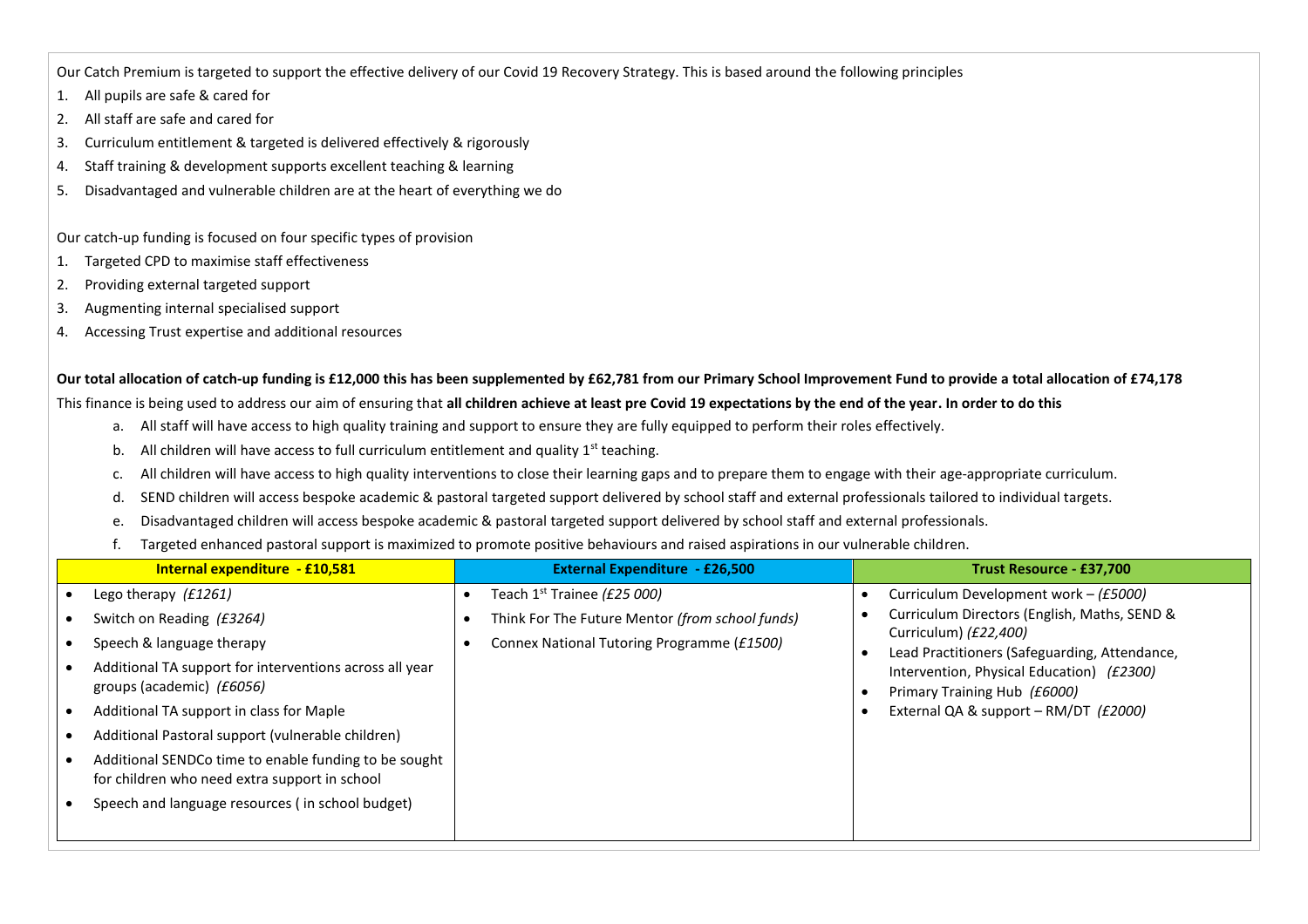## **Barriers to learning**

|                    | <b>BARRIERS TO FUTURE ATTAINMENT</b>                                                                                        |  |  |  |  |
|--------------------|-----------------------------------------------------------------------------------------------------------------------------|--|--|--|--|
| Academic barriers: |                                                                                                                             |  |  |  |  |
| A                  | Gaps in learning and key skills in core subjects due to 6 months out of school for most children                            |  |  |  |  |
| B                  | Gaps in curriculum coverage – in foundation subjects due to school closure so whole topics not taught.                      |  |  |  |  |
| С                  | Lower attainment in reading due to limited reading practice during lockdown.                                                |  |  |  |  |
| D                  | Gaps in maths learning, particularly in upper KS2 where parents did not have the subject knowledge to support home learning |  |  |  |  |
| Е                  | Restrictions in class for teachers to interact with pupils to support their learning whilst working due to Covid risks      |  |  |  |  |

#### BARRIERS TO FUTURE ATTAINMENT

| Pastoral barriers: |                                                                                                                                                         |
|--------------------|---------------------------------------------------------------------------------------------------------------------------------------------------------|
| $\mathsf{A}$       | Children's anxiety levels around Covid and reduced interaction with extended family and friends.                                                        |
| B                  | Reduced independence in learning following time at home with parents or small groups in key worker provision during lockdown.                           |
| $\mathsf{C}$       | Parents' mental heatlh, well-being and finances is affected by Covid which impacts on children                                                          |
| D                  | Bubble restrictions mean that some areas of curriculum enrichment are restricted and children are not being able to mix with friends from other bubbles |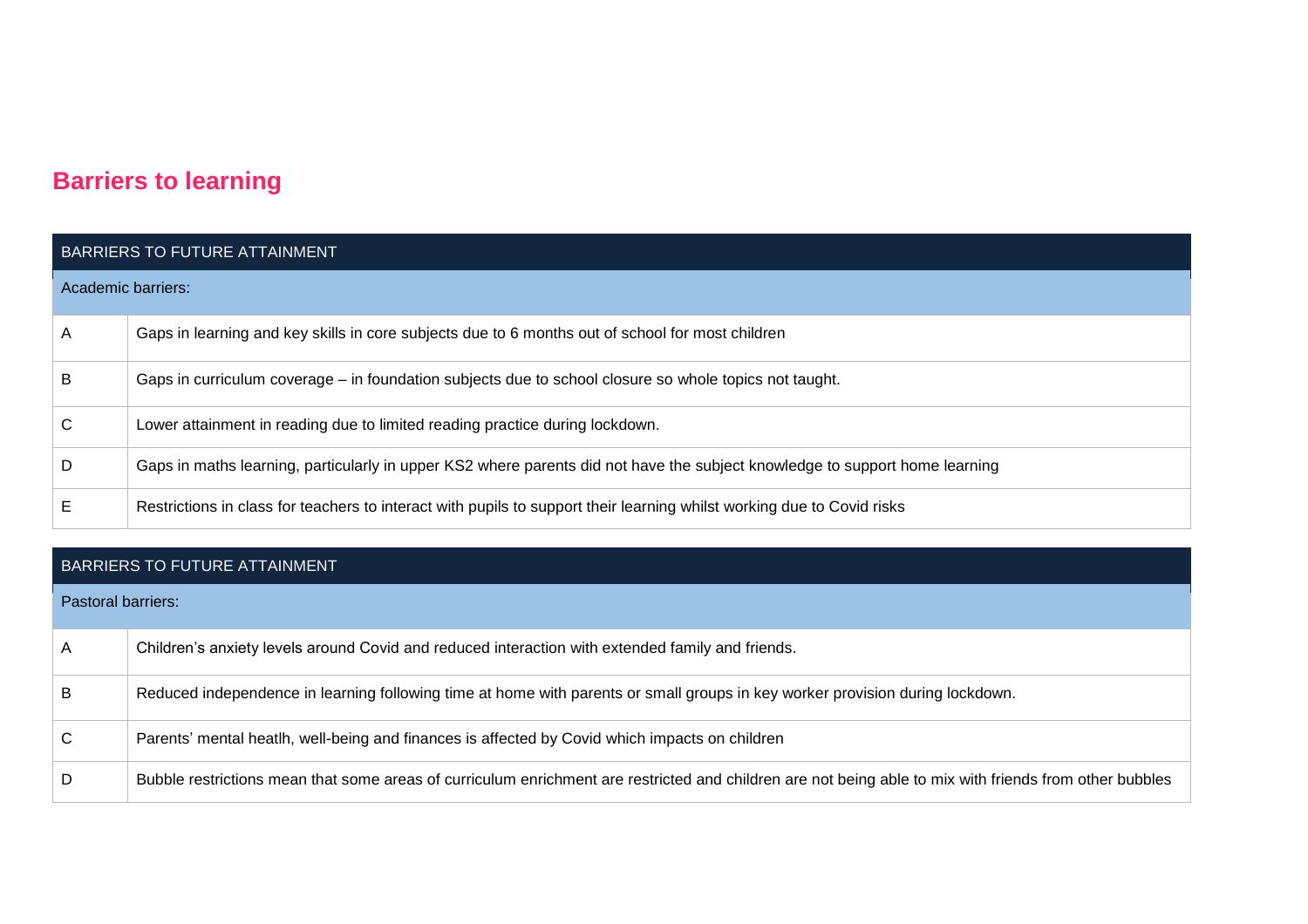|                    | <b>ADDITIONAL BARRIERS</b>                                   |  |  |  |  |
|--------------------|--------------------------------------------------------------|--|--|--|--|
| External barriers: |                                                              |  |  |  |  |
| $\overline{A}$     | Parental lack of engagement in home learning for some pupils |  |  |  |  |
| B                  | No or limited access to technology for some children at home |  |  |  |  |

# **Planned expenditure for current academic year**

| Actions to address academic barriers - Curriculum entitlement and enrichment - targeted academic support                                |                                                                                                                                                                                                                                                                                                                                                                                 |                                                                                                                                                                               |                                                                                                                                                                                                                                                                                                                                                                                                                 |                                                    |                                                                                                    |                                  |
|-----------------------------------------------------------------------------------------------------------------------------------------|---------------------------------------------------------------------------------------------------------------------------------------------------------------------------------------------------------------------------------------------------------------------------------------------------------------------------------------------------------------------------------|-------------------------------------------------------------------------------------------------------------------------------------------------------------------------------|-----------------------------------------------------------------------------------------------------------------------------------------------------------------------------------------------------------------------------------------------------------------------------------------------------------------------------------------------------------------------------------------------------------------|----------------------------------------------------|----------------------------------------------------------------------------------------------------|----------------------------------|
| <b>Action</b>                                                                                                                           | Intended outcome and<br>success criteria                                                                                                                                                                                                                                                                                                                                        | What's the evidence<br>and rationale for this<br>choice?                                                                                                                      | How will you make sure it's<br>implemented well?                                                                                                                                                                                                                                                                                                                                                                | <b>Staff lead</b>                                  | Cost                                                                                               | When will<br>you review<br>this? |
| Gaps in learning and<br>key skills in core<br>subjects are<br>addressed through<br>early diagnostic<br>testing of key skills<br>in RWM. | All pupils who have fallen<br>behind receive bespoke<br>intervention to enable them<br>to reach at least pre-covid<br>expected levels<br>Accelerated progress is<br>made by vulnerable pupils<br>in RWM and gaps are<br>closing.<br>All classroom based staff<br>are aware of vulnerable<br>learners in their class and<br>subject leaders aware of<br>these across the school. | • Prolonged time away<br>from teaching routines.<br>• Flexibility of approach<br>needed to meet needs of<br>pupils who have fallen<br>behind and are not year<br>group ready. | Early diagnostic testing of core<br>subjects across the school and<br>careful analysis of the results.<br>Assessment lead to ensure that all<br>assessments are carried out and<br>QLAs analysed to inform<br>interventions<br>Extra LSA support in the<br>afternoons to run interventions -<br>increase of hours for each LSA.<br>Teachers running 2 booster clubs<br>our of school hours in Autumn term<br>2. | $SB -$<br>intervention<br>leader<br>Class teachers | £0 for extra<br>teacher led<br>booster<br>groups.<br><b>Extra LSA</b><br>$time - part of$<br>£6056 | Data capture<br>points           |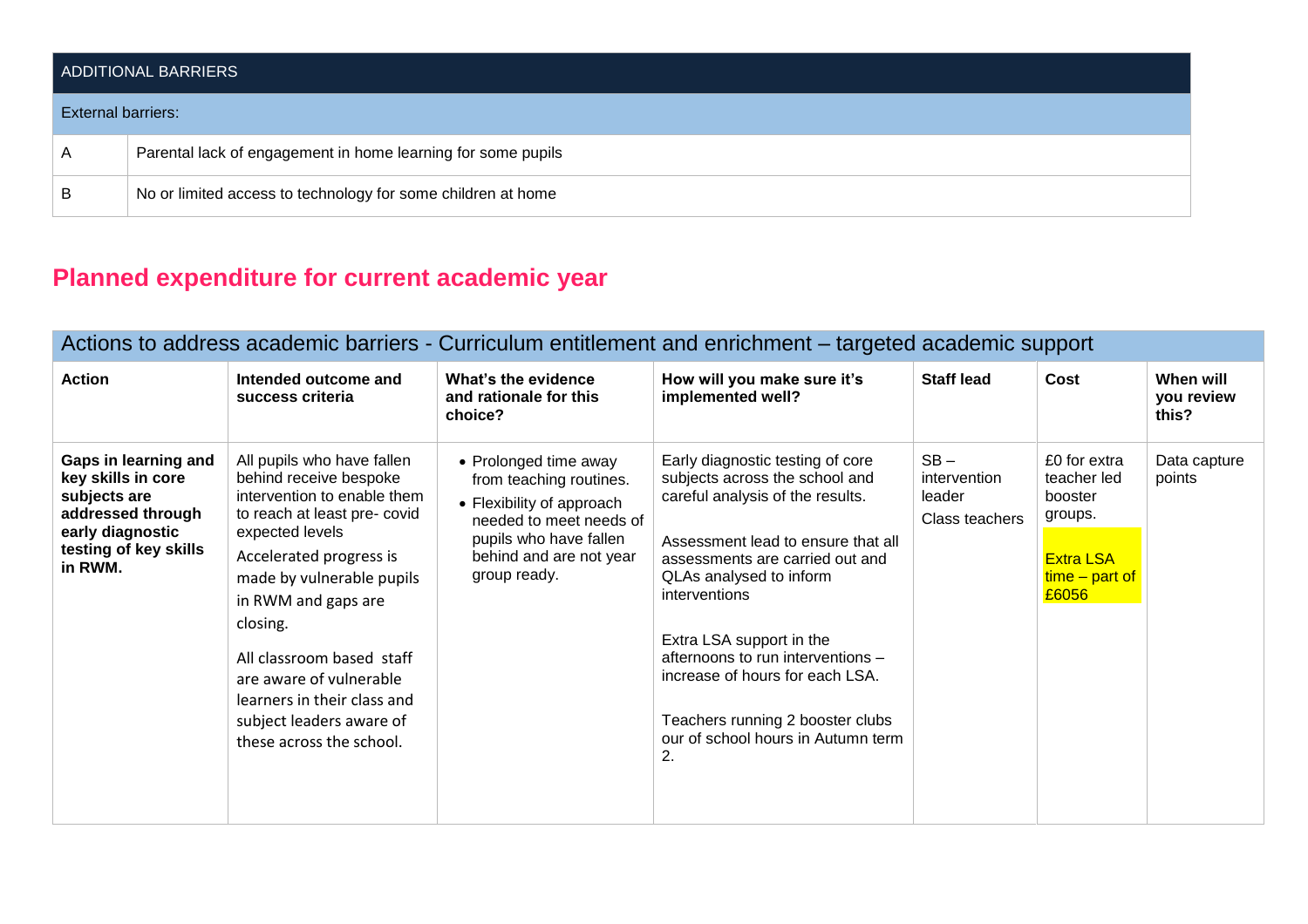| Work with Year 2 and<br>Year 1 pupils who<br>were not on track to<br>pass Y1 phonic<br>screening test.                 | Gaps in phonic knowledge<br>are closed so that children<br>who were expected to pass<br>in June – do so in<br>December.<br>Current Year 1 pupils have<br>extra support to improve<br>phonic skills to make up for<br>lost learning in EYFS. | Pupils couldn't take the test<br>as planned in June 2020.<br>Lack of practice at home.<br>Loss of prior knowledge due<br>to not being in school.                                                              | Monitoring of phonic teaching and<br>ongoing assessment of pupils<br>phonic knowledge.                                     | JH<br><b>JB</b><br>EL<br><b>YR</b>                                           | <b>Extra LSA</b><br>$after$ noon $-$<br>part of £6056 | Every 6<br>weeks at least                                             |
|------------------------------------------------------------------------------------------------------------------------|---------------------------------------------------------------------------------------------------------------------------------------------------------------------------------------------------------------------------------------------|---------------------------------------------------------------------------------------------------------------------------------------------------------------------------------------------------------------|----------------------------------------------------------------------------------------------------------------------------|------------------------------------------------------------------------------|-------------------------------------------------------|-----------------------------------------------------------------------|
| <b>Prioritise the</b><br>teaching of reading<br>and promote a love<br>of books.                                        | Accelerated progress in<br>reading-comprehension in<br>particular.<br>Whole school emphasis on<br>reading for pleasure.                                                                                                                     | 69% children have fallen<br>behind in reading attainment<br>since lockdown and reading<br>for pleasure is lacking for<br>some children.                                                                       | Early diagnostic testing of core<br>subjects across the school and<br>careful analysis of the results.                     | <b>JHKY</b>                                                                  | £0                                                    | ongoing                                                               |
| <b>Prioritise the speech</b><br>and language<br>development of<br>pupils in EYFS who<br>needs support in this<br>area. | Speech and language skills<br>of targeted pupils improve<br>which will impact on their<br>learning, progress and<br>attainment                                                                                                              | Many EYFS children were<br>not school ready due to<br>missing months of pre-<br>school education - this has<br>particularly impacted on the<br>speech and language<br>development of 6 chn in<br>Rowan class. | Speech and Language intervention<br>is regularly given to pupils who<br>require it by a trained member of<br>school staff. | <b>YR GK KC</b><br>$YR - 3$ hours a<br>week to carry<br>out Sp& lang<br>work | Part of<br>£6056<br>for extra LSA<br>hours            | External<br>speech<br>therapist to<br>advise and<br>help us<br>assess |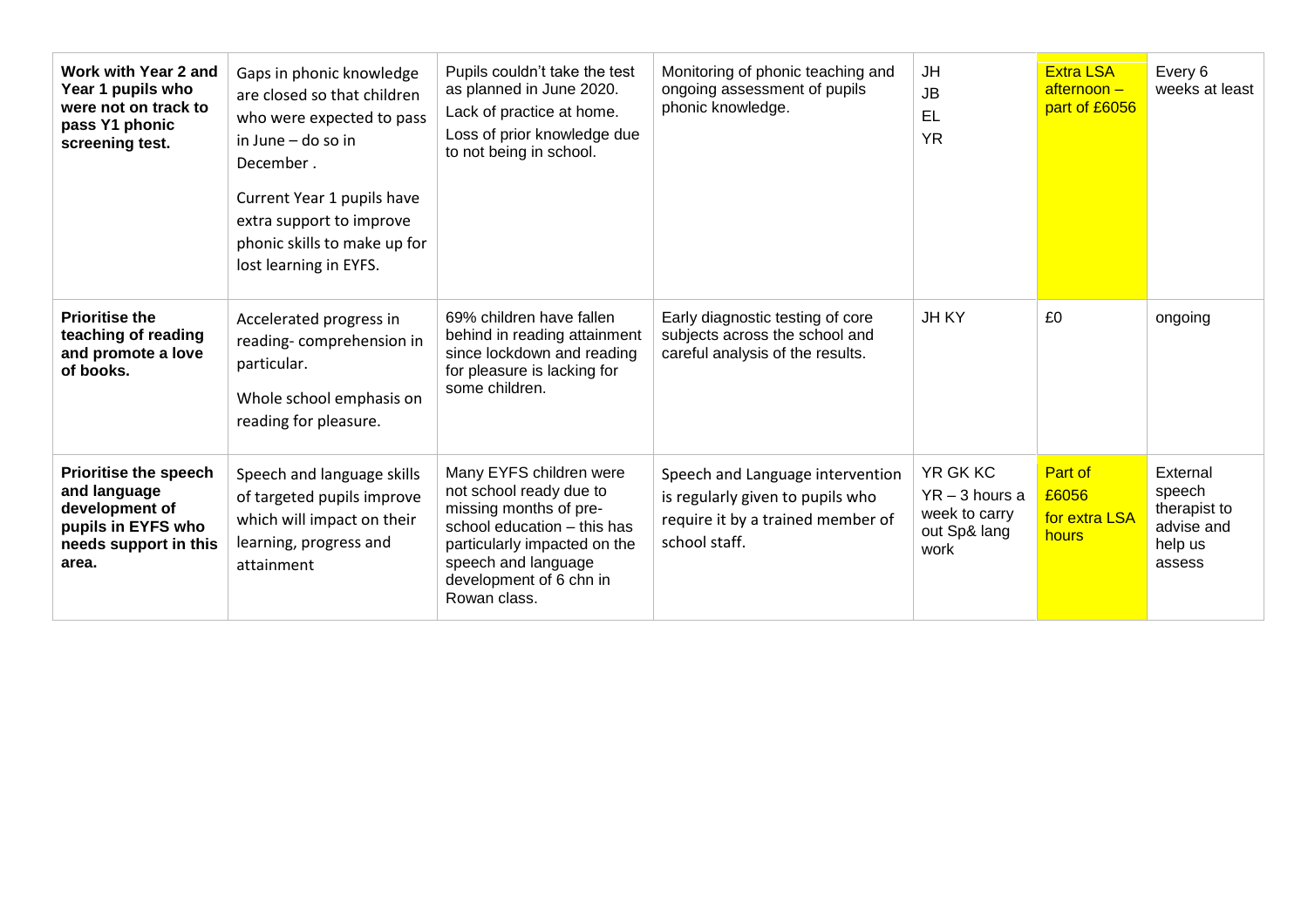| <b>Gaps in curriculum</b><br>$coverage - in$<br>foundation subjects<br>due to school closure<br>so whole topics not<br>taught.                                                                 | Teachers planning builds<br>well on pupils previous<br>knowledge and<br>understanding (taking gaps<br>in learning into account) to<br><b>Progression Documents</b><br>Curriculum leads to be<br>clear about the<br>implementation and<br>planning sequences and<br>write a teaching and<br>learning policy.<br>Monitoring of planning and<br>lesson sequences to inform<br>development of planning.<br>Curriculum leads to<br>support the planning<br>process each term.<br>Class teachers to attend<br>shared planning sessions<br>across the Trust to share<br>good ideas. | Need to ensure that<br>children reach end points<br>for their year group by<br>summer 2021.                                                                                              | Monitoring of planning and lesson<br>sequences to inform development<br>of planning.<br>Curriculum leads to support the<br>planning process each term.<br>Class teachers to attend shared<br>planning sessions across the Trust<br>to share good ideas.<br>Skills and Knowledge Progression<br>Documents to be used by all staff<br>to base planning on. | R Jackson<br>S Sanders<br>Class teachers | Part of £5000<br>$-$ BWT<br>curriculum<br>development<br>work                                                        | Monitoring of<br>wider<br>curriculum in<br>Spring Term 1 |
|------------------------------------------------------------------------------------------------------------------------------------------------------------------------------------------------|------------------------------------------------------------------------------------------------------------------------------------------------------------------------------------------------------------------------------------------------------------------------------------------------------------------------------------------------------------------------------------------------------------------------------------------------------------------------------------------------------------------------------------------------------------------------------|------------------------------------------------------------------------------------------------------------------------------------------------------------------------------------------|----------------------------------------------------------------------------------------------------------------------------------------------------------------------------------------------------------------------------------------------------------------------------------------------------------------------------------------------------------|------------------------------------------|----------------------------------------------------------------------------------------------------------------------|----------------------------------------------------------|
| <b>Teachers pedagogy</b><br>is developed so that<br>they are equipped to<br>implement the new<br><b>BWT</b> curriculum<br>structured to ensure<br>clear progression of<br>knowledge and skills | Action plans in place for<br>each subject area.<br>Curriculum leads to deliver<br>CPD in spring term via<br><b>Primary Hub</b><br>New teaching and learning<br>policy is beginning to be<br>implemented                                                                                                                                                                                                                                                                                                                                                                      | Improved teacher subject<br>knowledge and time and to<br>implement the new<br>curriculum structure will<br>impact on their<br>understanding and effective<br>delivery of the curriculum. | Development of pedagogy and<br>assessment of foundation subjects<br>to ensure maximum impact on<br>learning.<br>Curriculum leads develop and<br>empower teachers and subject<br>leaders to drive their subject<br>forward in terms of progression,<br>knowledge and impact.                                                                              | <b>SSanders</b><br>Subject<br>leaders    | Part of £5000<br>$-$ BWT<br>curriculum<br>development<br>work and<br>part of<br><b>Primary Hub</b><br>work<br>£6,000 |                                                          |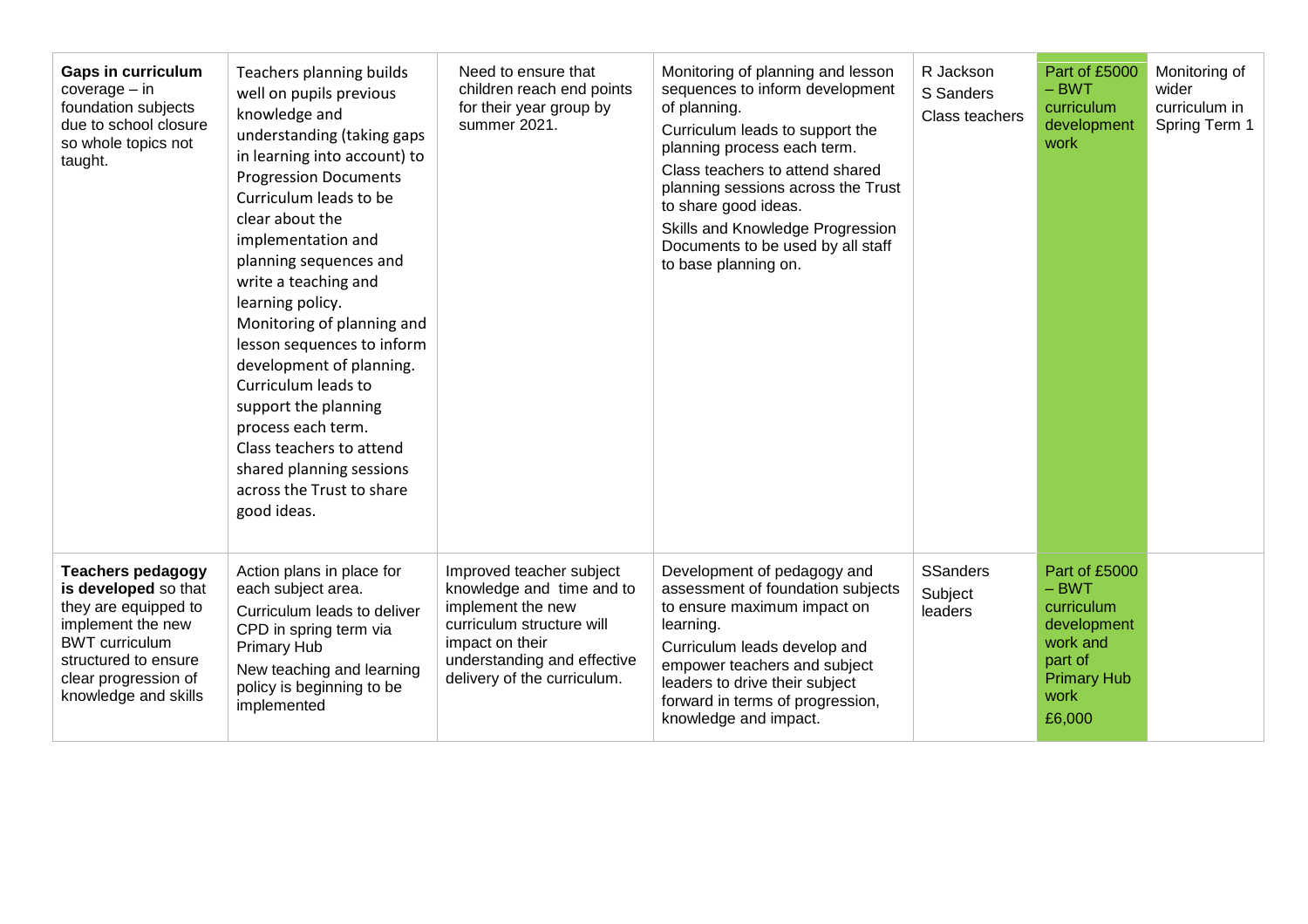| <b>Work with the Trust</b><br>directors of subject<br>supports teachers in<br>delivering the new<br>curriculum structure<br>and to adjust it to meet<br>the needs of individual<br>learners. | Targeted support from<br><b>Primary Directors of</b><br>subjects supports SLT in<br>developing staff.                                                          | Trust wide support from DoS<br>will support Gretton in<br>moving forward with new<br>curriculum structure  | Declan Byrne and Andy Buffham<br>visit at least half termly to montior<br>standards in Maths and English<br>and to offer support and share<br>good practice from other schools in<br>the Trust. Working alongside<br>maths and English leads. | AB<br><b>DB</b>                                              | Part of<br>directors of<br>subject work<br>£22,400 |                                  |  |  |  |  |
|----------------------------------------------------------------------------------------------------------------------------------------------------------------------------------------------|----------------------------------------------------------------------------------------------------------------------------------------------------------------|------------------------------------------------------------------------------------------------------------|-----------------------------------------------------------------------------------------------------------------------------------------------------------------------------------------------------------------------------------------------|--------------------------------------------------------------|----------------------------------------------------|----------------------------------|--|--|--|--|
| <b>Ensure teachers</b><br>have training and<br>support to adjust to<br>structural and<br>organisational<br>changes                                                                           | Teachers can interact with<br>pupils in lessons and give<br>them valuable feedback<br>about their learning without<br>compromising the Covid ris<br>assessment | Pupils require support and<br>feedback from their teachers<br>and as near normal<br>provision as possible, | Collaboration around the<br>development of the risk<br>assessment with all staff and input<br>from teachers around how to<br>manage this.                                                                                                     | <b>JMD</b><br><b>SB</b><br>SS                                | 0                                                  |                                  |  |  |  |  |
| Total budgeted cost:                                                                                                                                                                         |                                                                                                                                                                |                                                                                                            |                                                                                                                                                                                                                                               |                                                              |                                                    |                                  |  |  |  |  |
|                                                                                                                                                                                              |                                                                                                                                                                |                                                                                                            |                                                                                                                                                                                                                                               |                                                              |                                                    |                                  |  |  |  |  |
|                                                                                                                                                                                              |                                                                                                                                                                |                                                                                                            |                                                                                                                                                                                                                                               | Actions to address pastoral barriers – Curriculum adjustment |                                                    |                                  |  |  |  |  |
| <b>Action</b>                                                                                                                                                                                |                                                                                                                                                                |                                                                                                            |                                                                                                                                                                                                                                               |                                                              |                                                    |                                  |  |  |  |  |
|                                                                                                                                                                                              | Intended outcome and<br>success criteria                                                                                                                       | What's the evidence<br>and rationale for this<br>choice?                                                   | How will you make sure it's<br>implemented well?                                                                                                                                                                                              | <b>Staff lead</b>                                            | Cost                                               | When will<br>you review<br>this? |  |  |  |  |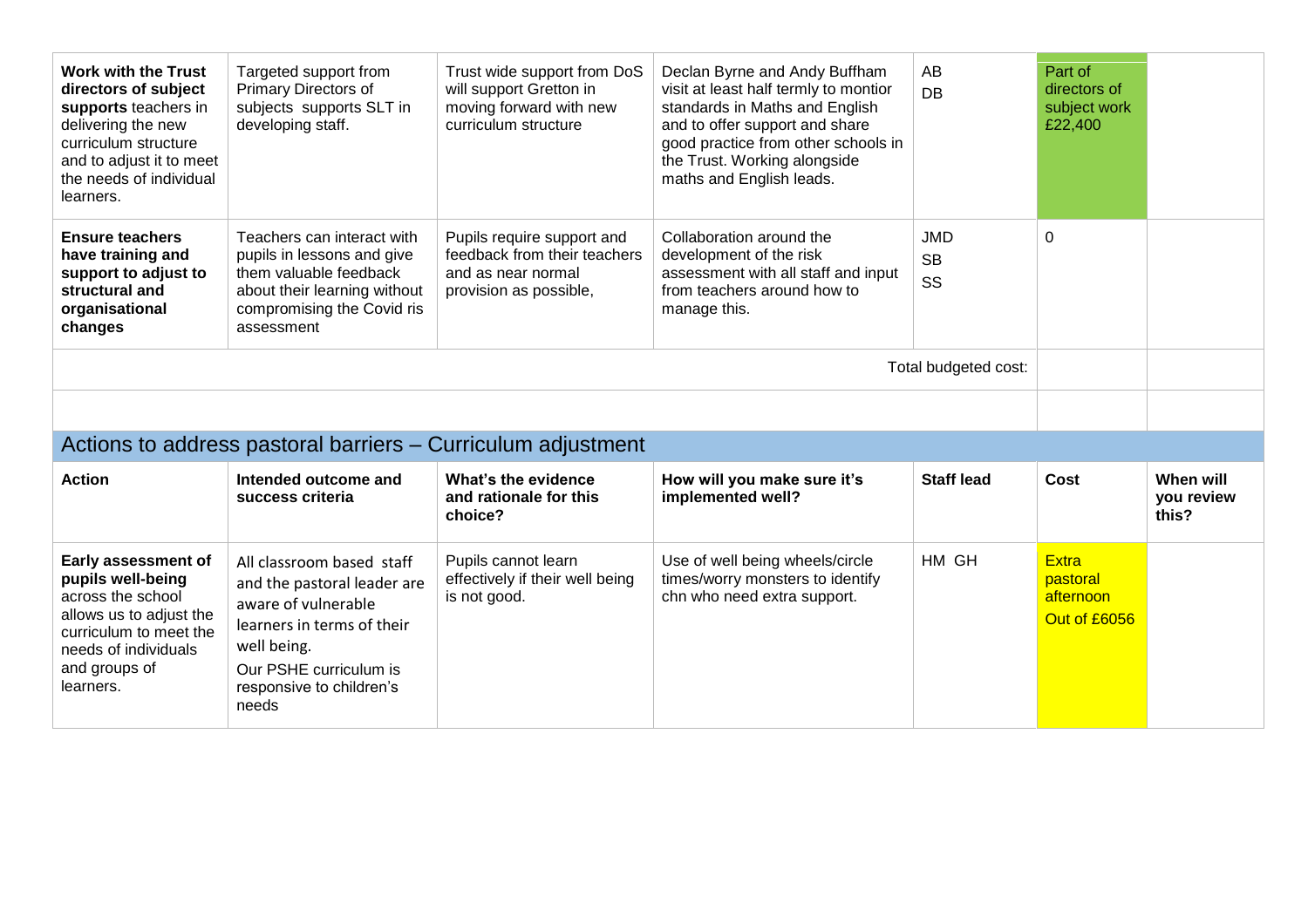| Extra pastoral<br>support is offered<br>both internally and<br>externally (TFTF) to<br>support vulnerable<br>learners.                                       | Extra time is devoted to<br>pastoral support in school<br>so that our most vulnerable<br>learners are supported and<br>ready to learn.<br>Extra circle times and extra<br>afternoon per week for the<br>pastoral leader. | We know that many chn are<br>anxious around Covid and<br>some have struggled with<br>lockdown at home plus<br>some family turbulence and<br>stress in this period | Well being wheels used to assess<br>the impact                                                                                       | G Hearne<br>H Moore          | <b>Purchase of</b><br><b>WOrry</b><br>monsters for<br>every class<br>(school<br>budget)<br>1 extra<br>afternoon of<br>pastoral<br>support - HM | <b>Extra</b><br>pastoral<br>support is<br>offered both<br>internally and<br>externally<br>(TFTF) to<br>support<br>vulnerable<br>learners. |  |
|--------------------------------------------------------------------------------------------------------------------------------------------------------------|--------------------------------------------------------------------------------------------------------------------------------------------------------------------------------------------------------------------------|-------------------------------------------------------------------------------------------------------------------------------------------------------------------|--------------------------------------------------------------------------------------------------------------------------------------|------------------------------|------------------------------------------------------------------------------------------------------------------------------------------------|-------------------------------------------------------------------------------------------------------------------------------------------|--|
| Lego therapy is<br>developed and offered<br>to more children to<br>develop well being and                                                                    | 6 lego therapy groups are<br>offered across the week to<br>support children's wellbeing<br>, to build friendships and<br>co-operation                                                                                    | Research into Lego Therapy<br>shows the value of this<br>intervention in supporting<br>children's wellbeing                                                       | Work monitored by KY as part of<br>her NPQSL project.<br>Lego therapy prioritised in the<br>school                                   | <b>KY</b><br>HM<br><b>JB</b> | <b>Extra hours</b><br>for these<br>staff<br>£1261                                                                                              | KY ongoing<br>review                                                                                                                      |  |
| Total budgeted cost:                                                                                                                                         |                                                                                                                                                                                                                          |                                                                                                                                                                   |                                                                                                                                      |                              |                                                                                                                                                | Extra Lego therapy sessions =<br>£1261<br>1 extra pastoral afternoon -<br>out of £6056                                                    |  |
| <b>Curriculum</b><br>additionality                                                                                                                           |                                                                                                                                                                                                                          |                                                                                                                                                                   |                                                                                                                                      |                              |                                                                                                                                                |                                                                                                                                           |  |
| <b>Action</b>                                                                                                                                                | Intended outcome and<br>success criteria                                                                                                                                                                                 | What's the evidence<br>and rationale for this<br>choice?                                                                                                          | How will you make sure it's<br>implemented well?                                                                                     | <b>Staff lead</b>            | Cost                                                                                                                                           | When will<br>you review<br>this?                                                                                                          |  |
| Switch on Reading is<br>implemented as an<br>intervention for<br>children who have<br>fallen behind in<br>reading or need to<br>make accelerated<br>progress | Lower attainment in reading<br>due to limited reading<br>practice during lockdown is<br>addressed through Switch<br>on Reading                                                                                           | 69% children have fallen<br>behind in reading attainment<br>since lockdown and reading<br>for pleasure is lacking for<br>some children.                           | JH to attend SoR training then<br>liaise with SC to train her, discuss<br>pupils and to ensure that it is<br>implemented effectively | J Hill<br>S Cooke            | £3264 - 4<br>afternoons<br>per week                                                                                                            | Half termly<br>reading<br>assessments<br>for pupils<br>having SoR                                                                         |  |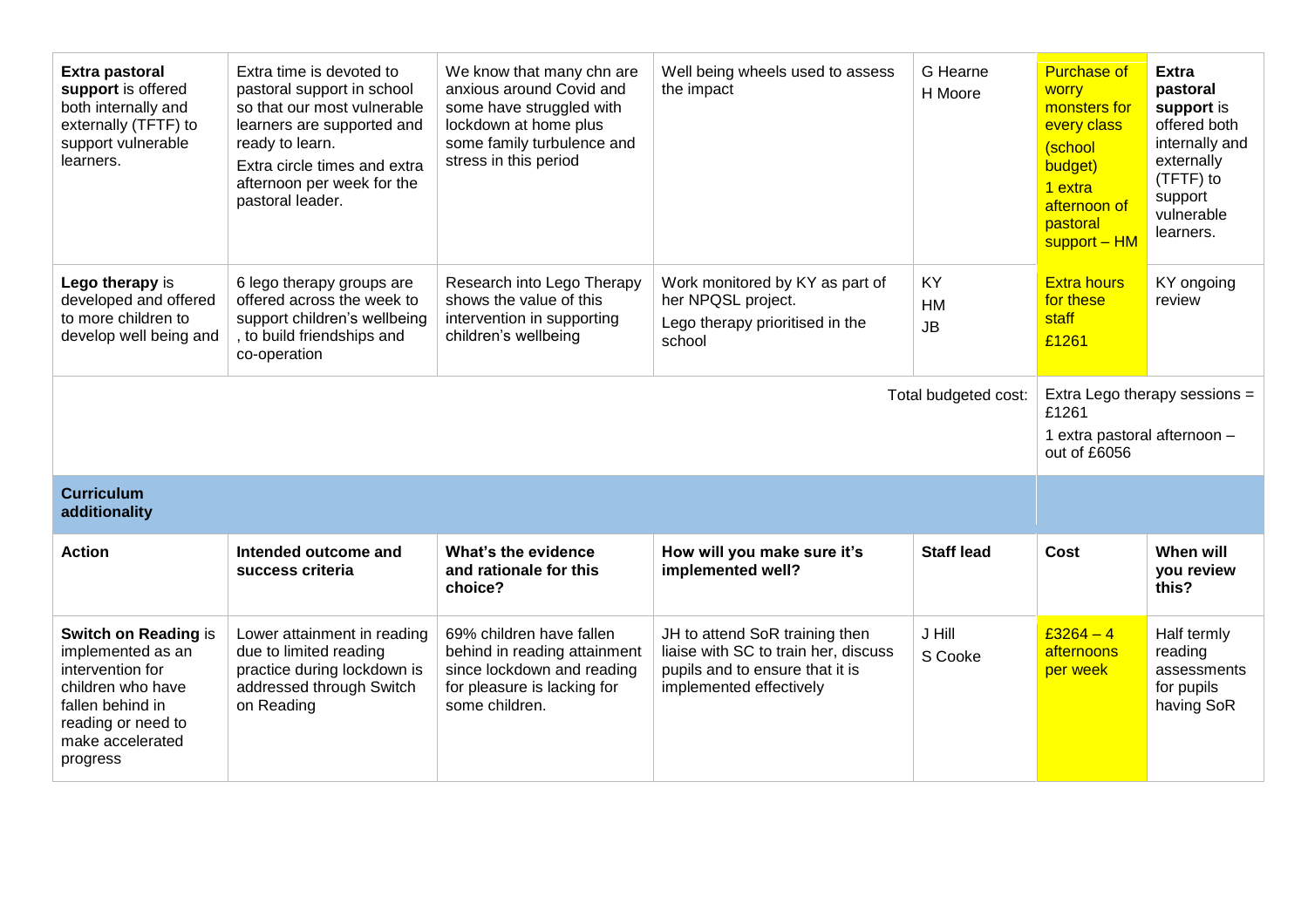| <b>Teach First student</b><br>in Yr 6 gives extra<br>capacity for individual<br>and small group<br>teaching                                          | All pupils who have fallen<br>behind receive bespoke<br>intervention to enable them<br>to reach at least pre-covid<br>expected levels<br>Accelerated progress is<br>made by vulnerable pupils<br>in RWM and gaps are<br>closing. | We need to accelerate the<br>progress of Yr 6 pupils and<br>close any gaps in learning<br>so that chn can reach their<br>full potential so that they are<br>secondary school ready and<br>show their true ability in<br>Y6SATS test 2021. | Intervention mapping<br>Support/mentoring/evaluation of<br>the Teach first student.                                                                                                                                        | <b>SB</b><br><b>EM</b> | £25000                                      | Weekly<br>review<br>meetings with<br>student |
|------------------------------------------------------------------------------------------------------------------------------------------------------|----------------------------------------------------------------------------------------------------------------------------------------------------------------------------------------------------------------------------------|-------------------------------------------------------------------------------------------------------------------------------------------------------------------------------------------------------------------------------------------|----------------------------------------------------------------------------------------------------------------------------------------------------------------------------------------------------------------------------|------------------------|---------------------------------------------|----------------------------------------------|
| <b>National Tutoring is</b><br>in place for 1 hour per<br>week for 1:1 and small<br>group tuition for<br>identified SEND and<br>disadvantaged pupils | Disadvantaged and SEND<br>pupils receive bespoke<br>intervention to enable them<br>to reach at least pre- covid<br>expected levels<br>Accelerated progress is<br>made by vulnerable pupils<br>in RWM and gaps are<br>closing.    | Our most vulnerable<br>learners need support to<br>close gaps in learning due to<br>time lost in school                                                                                                                                   | JMD to work with staff to identify<br>pupils who will benefit from<br>National Tutoring and liaise with<br>Connex to secure a high quality<br>tutor to work with our school.<br>Timetable of tutoring sessions in<br>place | <b>JMD</b>             | £1470                                       |                                              |
| <b>Additional time for</b><br>the SENCo                                                                                                              | The needs are fully met of<br>our SEND pupils and extra<br>funding is in place to<br>support them where<br>necessary.                                                                                                            | SEND pupils are most<br>vulnerable to lost learning<br>time and require a bespoke<br>offer to meet their needs.                                                                                                                           | SC to be in Maple class as extra<br>LSA support but can also be used<br>to cover the class at times when<br>SENCo needs extra time out of<br>class to fulfil her role.                                                     | <b>KY</b>              | Part of<br>£6056<br>for extra LSA<br>hours. |                                              |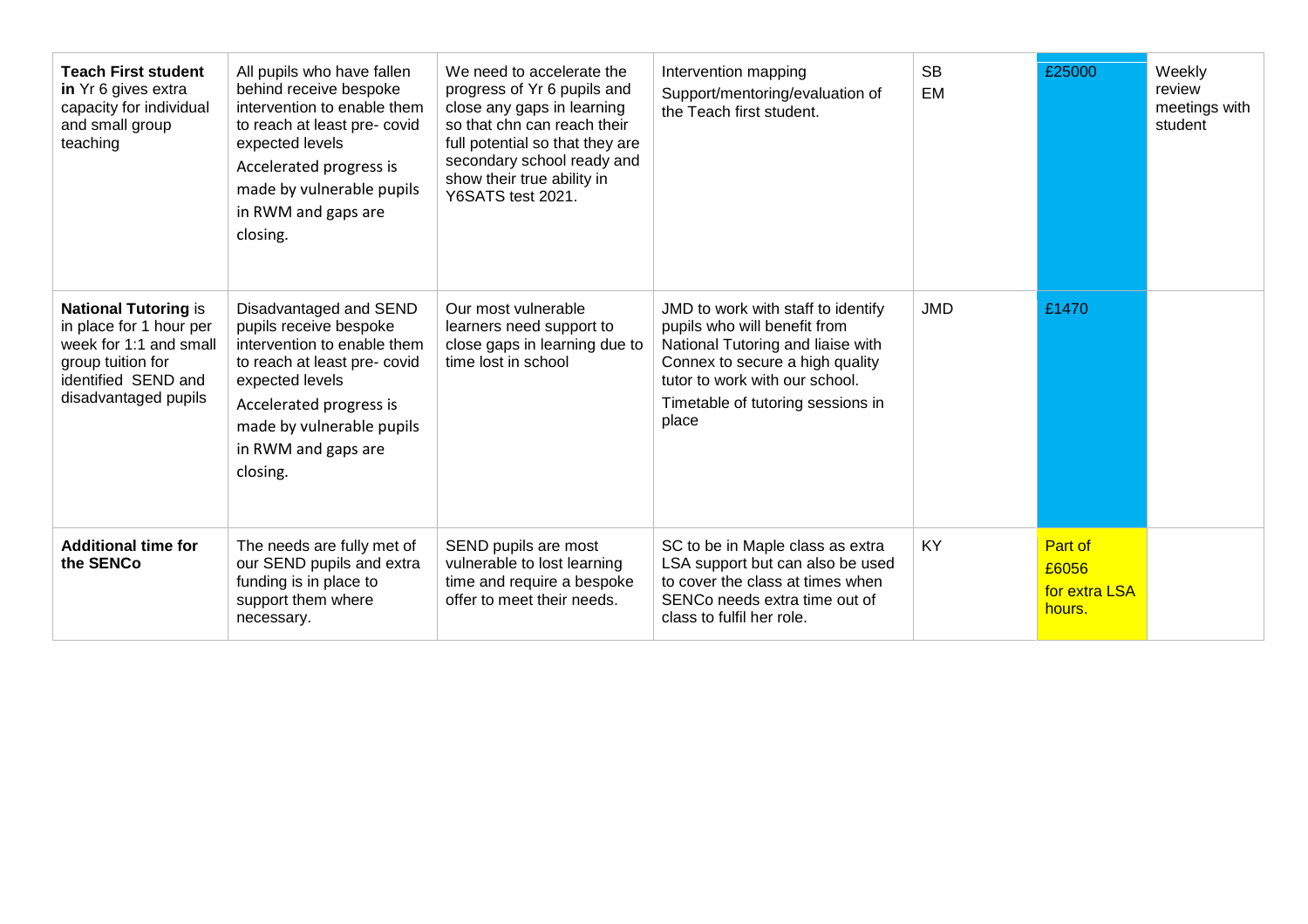| In school<br>interventions                                                                                                                                                                           | To introduce a range of<br>targeted interventions in<br>school time and to offer<br>extended school time in the<br>form of breakfast and after<br>school clubs to those<br>learners who are at most<br>risk of not reaching their<br>pre-covid expectations. | Despite lost learning time we<br>need to ensure that children<br>reach end points for their<br>year group by summer 2021.                                                                                  | Diagnostic testing of core subjects<br>across the school and careful<br>analysis of the results to inform<br>interventions<br>Extra LSA support in the<br>afternoons to run interventions -<br>increase of hours for each LSA.<br>Intervention mapping<br>Dedicated time on training days for<br>teachers and LSAs to plan<br>interventions. | $SBlock -$<br>intervention<br>lead + JMD<br>All teachers | Part of<br>£6056<br>for extra LSA<br>hours.                                                                      |                                |
|------------------------------------------------------------------------------------------------------------------------------------------------------------------------------------------------------|--------------------------------------------------------------------------------------------------------------------------------------------------------------------------------------------------------------------------------------------------------------|------------------------------------------------------------------------------------------------------------------------------------------------------------------------------------------------------------|----------------------------------------------------------------------------------------------------------------------------------------------------------------------------------------------------------------------------------------------------------------------------------------------------------------------------------------------|----------------------------------------------------------|------------------------------------------------------------------------------------------------------------------|--------------------------------|
| <b>Maths booster</b><br>groups are aimed at<br>closing gaps in maths<br>learning, particularly in<br>upper KS2 where<br>parents did not have<br>the subject knowledge<br>to support home<br>learning | Morning maths clubs helop<br>to close gaps in learning<br>and accelerate progress of<br>pupils.                                                                                                                                                              | Early assesemetns showe<br>gaps in maths knowledge<br>and skills for the year group<br>they were in last year. Thes<br>need closing so that children<br>can access learning for the<br>correct year group. | Maths booster groups before<br>school for targeted children<br>Careful mapping of interventions<br>which children are receiving.                                                                                                                                                                                                             | <b>SB</b><br>SW                                          | <b>Extra hours</b><br>for SW (LSA)<br>to cover<br>breakfast<br>club. Part of<br>£6056<br>for extra LSA<br>hours. |                                |
| Total budgeted cost:                                                                                                                                                                                 |                                                                                                                                                                                                                                                              |                                                                                                                                                                                                            |                                                                                                                                                                                                                                                                                                                                              |                                                          | $=$ £6056 in total<br>Switch on Reading = $£3264$<br>National Tutoring = £1470<br>$= £10,790$                    | Extra LSA hours (inc pastoral) |

| <b>Other</b>  |                                          |                                                       |                                                  |                   |      |                                  |
|---------------|------------------------------------------|-------------------------------------------------------|--------------------------------------------------|-------------------|------|----------------------------------|
| <b>Action</b> | Intended outcome<br>and success criteria | What's the evidence and<br>rationale for this choice? | How will you make sure it's<br>implemented well? | <b>Staff lead</b> | Cost | When will<br>vou review<br>this? |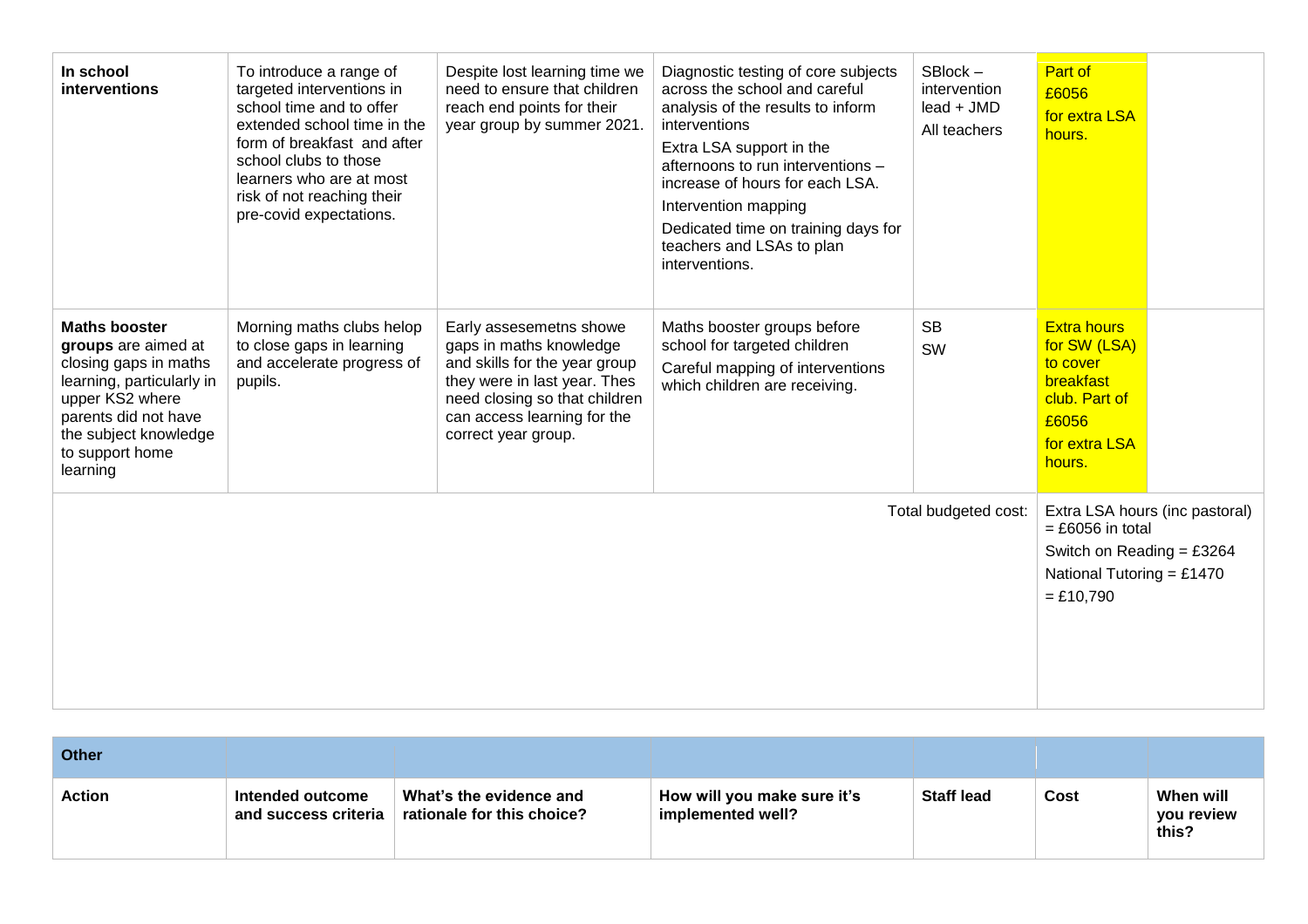| <b>Food bank deliveries</b><br>to families in need | <b>Families in financial</b><br>difficulty are identified<br>supported by the<br>school so that chn<br>have sufficient food. | The Covid pandemic menas that<br>families are struggling financially<br>and our pastoral work higlights the<br>families who are in need. | HM to link with Corby Foodbank<br>and to collect food for families<br>where needed.            | HM                         | <b>Extra</b><br>pastoral time<br>for HM<br>Part of £6056<br>for LSAs | <b>Weekly DSL</b><br>meetings                                            |
|----------------------------------------------------|------------------------------------------------------------------------------------------------------------------------------|------------------------------------------------------------------------------------------------------------------------------------------|------------------------------------------------------------------------------------------------|----------------------------|----------------------------------------------------------------------|--------------------------------------------------------------------------|
| <b>Remote learning</b><br>policy is in place       | A remote learning<br>package is in place<br>which teachers feel<br>confident to deliver.                                     | Some children will need to self-<br>isolate due to the nature of the<br>Covid virus.                                                     | Policy to be shared at a staff<br>meeting with all teachers and LSAs<br>also made aware of it. | <b>JMD</b><br>All teachers | £0                                                                   | Ongoing<br>checks that<br>chn receive<br>work in line<br>with the policy |
| Total budgeted cost:                               |                                                                                                                              |                                                                                                                                          | Extra LSA<br>hours $=$<br>£6065 in total                                                       |                            |                                                                      |                                                                          |

#### ADDITIONAL INFORMATION

## **Gretton Primary School**

Based on our analysis of children's academic and pastoral needs this is a summary of our spending.

| <b>External - Additional Targeted Capacity from SIF</b> |                                                                 |  |
|---------------------------------------------------------|-----------------------------------------------------------------|--|
| Teach 1 <sup>st</sup> Trainee (1)                       |                                                                 |  |
| £25,000                                                 | Freeing up dedicated teaching time to support targeted children |  |
| Think for the Future                                    | Targeted mentoring for hard to reach children                   |  |
|                                                         | Funded from existing school budget                              |  |
|                                                         |                                                                 |  |
|                                                         |                                                                 |  |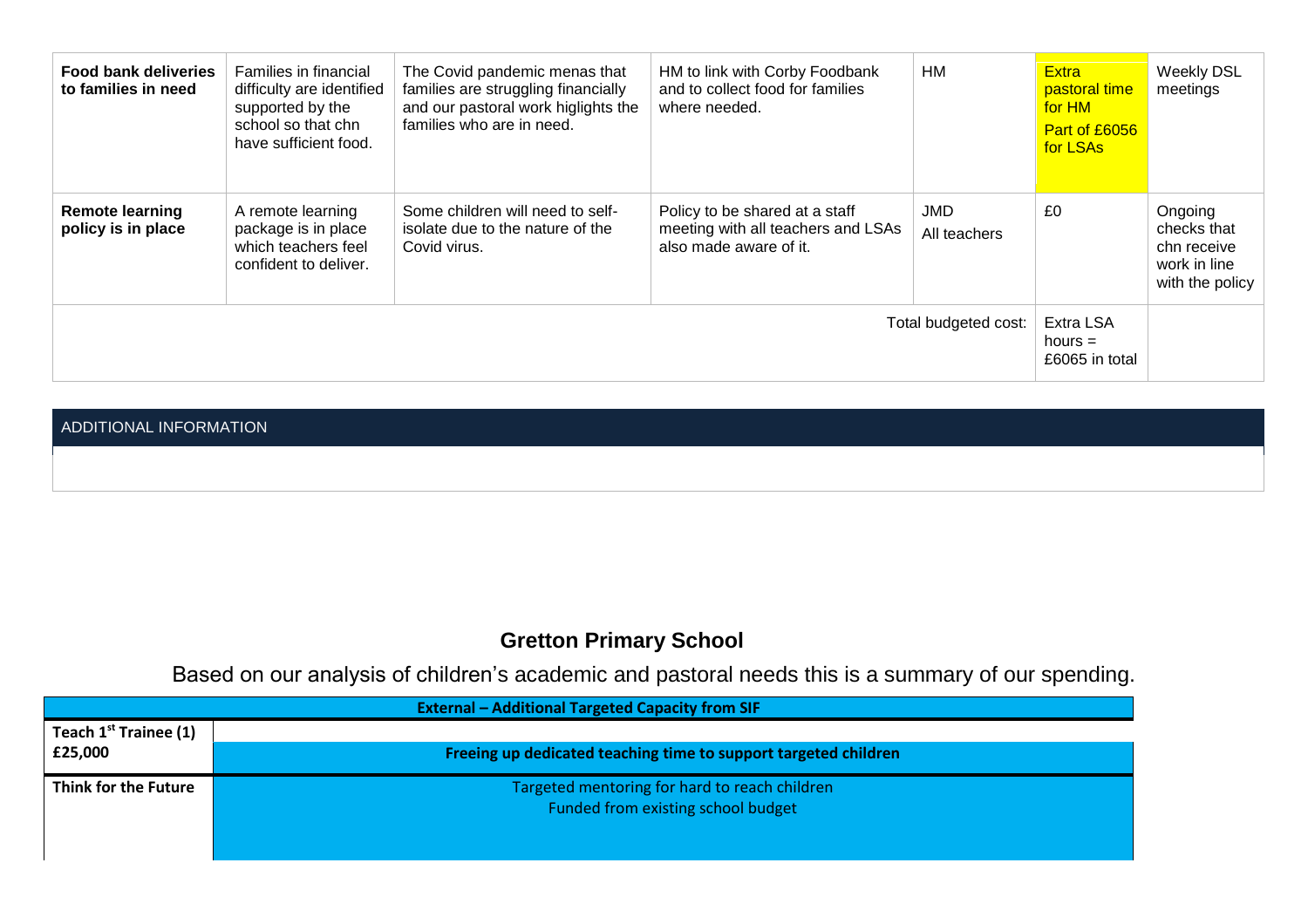| <b>Academic Tutors</b>    | <b>SEND &amp; Disadvantaged</b>                                          |
|---------------------------|--------------------------------------------------------------------------|
| <b>National Tutoring</b>  | <b>English &amp; Maths</b>                                               |
| £1470                     |                                                                          |
|                           | Targeted bespoke support                                                 |
|                           |                                                                          |
|                           | Disadvantaged & vulnerable children are at the heart of everything we do |
|                           |                                                                          |
| <b>Overall Allocation</b> | £26,470                                                                  |
|                           |                                                                          |

|                           | <b>Internal – Additional Targeted Capacity from SIF</b> |
|---------------------------|---------------------------------------------------------|
| <b>Pastoral support</b>   | <b>Lego Therapy</b>                                     |
|                           | £1261                                                   |
| <b>Additional Support</b> | Additional TA hours across all year groups              |
|                           | £9,320                                                  |
| <b>Switch on Reading</b>  | £3264                                                   |
| <b>Overall Allocation</b> | £10.581                                                 |

|                             | <b>Trust Additional Support from SIF</b>                                                                                                                                                                                                                                       |  |
|-----------------------------|--------------------------------------------------------------------------------------------------------------------------------------------------------------------------------------------------------------------------------------------------------------------------------|--|
| <b>Curriculum</b>           | Curriculum Development Group supporting all schools with embedding new curriculum and                                                                                                                                                                                          |  |
| £5000                       | ensuring full curriculum entitlement for all children across all schools.                                                                                                                                                                                                      |  |
|                             | Curriculum entitlement & targeted support is being delivered effectively                                                                                                                                                                                                       |  |
| <b>Primary Training Hub</b> | Dedicated suit of training for all stakeholders directly linked to Recovery Strategy                                                                                                                                                                                           |  |
| <b>Primary Training Day</b> | Staff training & development supports excellent teaching & learning                                                                                                                                                                                                            |  |
| £6000                       | Focus on developing staff knowledge, skills and understanding based on following<br>1. Teaching & Cover staff – curriculum provision in PE, art, and drama<br>Support staff<br>2.<br>3. SENDCO's -<br>Curriculum entitlement & targeted support is being delivered effectively |  |
| <b>Lead Practitioners</b>   | Leading cross trust consistency and best practice. Supporting the implementation of the Primary Recovery Strategy                                                                                                                                                              |  |
| £2300                       | 1. Safeguarding                                                                                                                                                                                                                                                                |  |